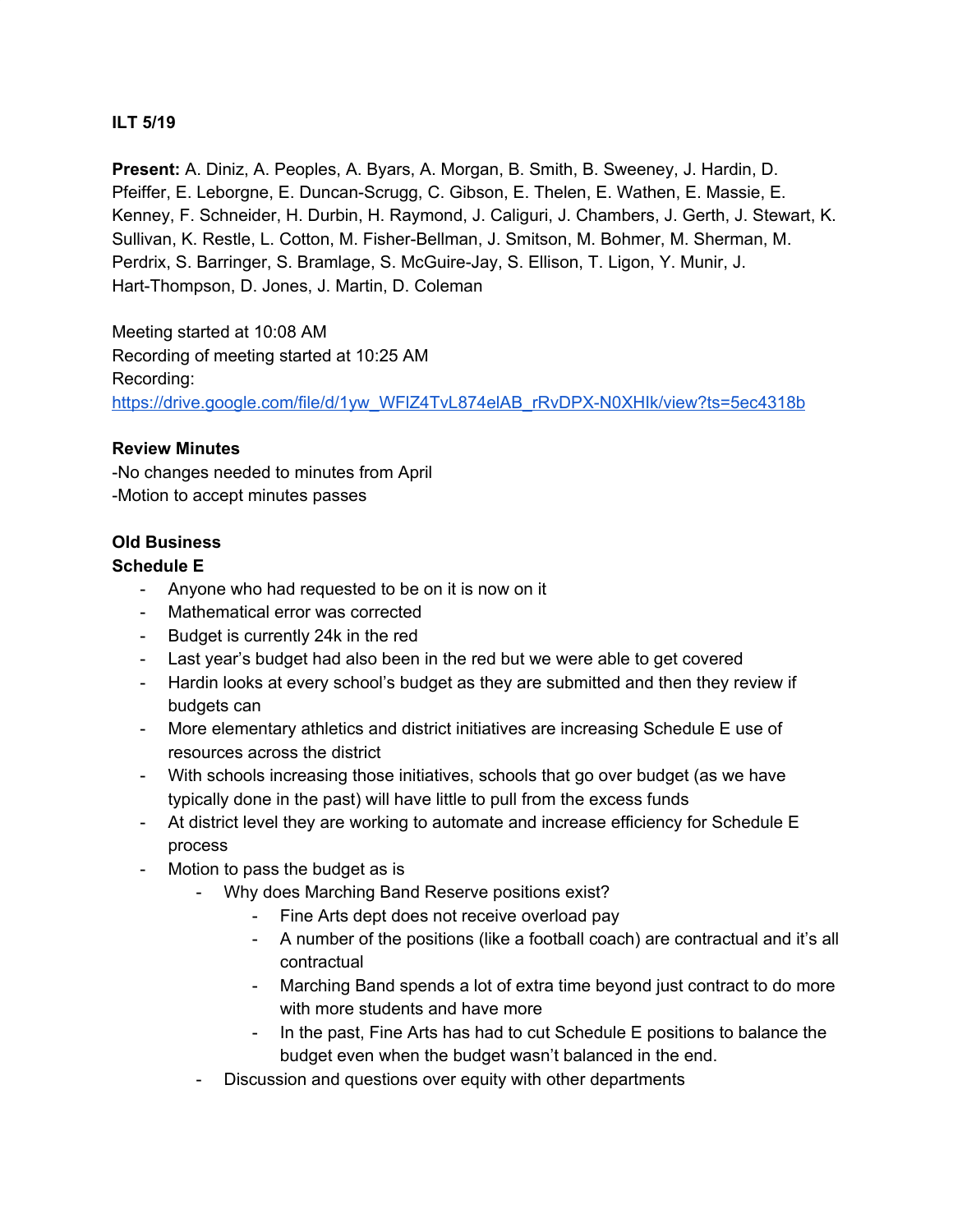- English has Community Reading, Science teachers have Science Fair, everyone has Help Nights
- Aren't concerts part of classes?
	- Music has over 150-200 students and does not receive overload pay
	- It is contractual for choir, band, and orchestra teachers to not receive overload pay but they do receive pay for concerts.
- 15 Yes, 3 No, 1 Abstain
- Motion Passes

## **New Business**

## **Handbook Revisions**

- Revisions posted on Schoology for detailed changes. Proposed changes are highlighted
- Proposing amendments to Student Rights
	- Including additions on who all is included in protections
	- Adjustment so the process for grievances are not just sequential
- Why is this being done?
	- A number of students have had discrimination and experiences that
	- Question raised on if this would affect the majority or a large range of students
- This seems like it connects with PBIS
	- Can link up on grievance policy
- Our current grievance policy is from the District
	- Walnut's own policy may not be able to override that
	- Question raised on if we can vote to change this if it's district policy
- Recognition that updated language is inclusive of all
- Language in here currently would affect all staff and others, so input is needed from departments and teams
- Motion to take the changes back to the departments
	- Motion passes
	- 15 Yes, 0 No, 0 Abstain
	- We will vote on the changes in the next meeting in August
	- Chambers will research what we can do for school policy vs board policy and send info to dept heads and team leads

# **Beginning of School Year Teams**

- District asked principals to create 2 teams to look at how to re-integrate into the school year next year
- Committees would look at creating how we could handle the start of the school year and how it fits with the District's plan
- Teams meet in June and possibly July
- Operational Team
	- Admin: Chambers, Coleman, Morgan